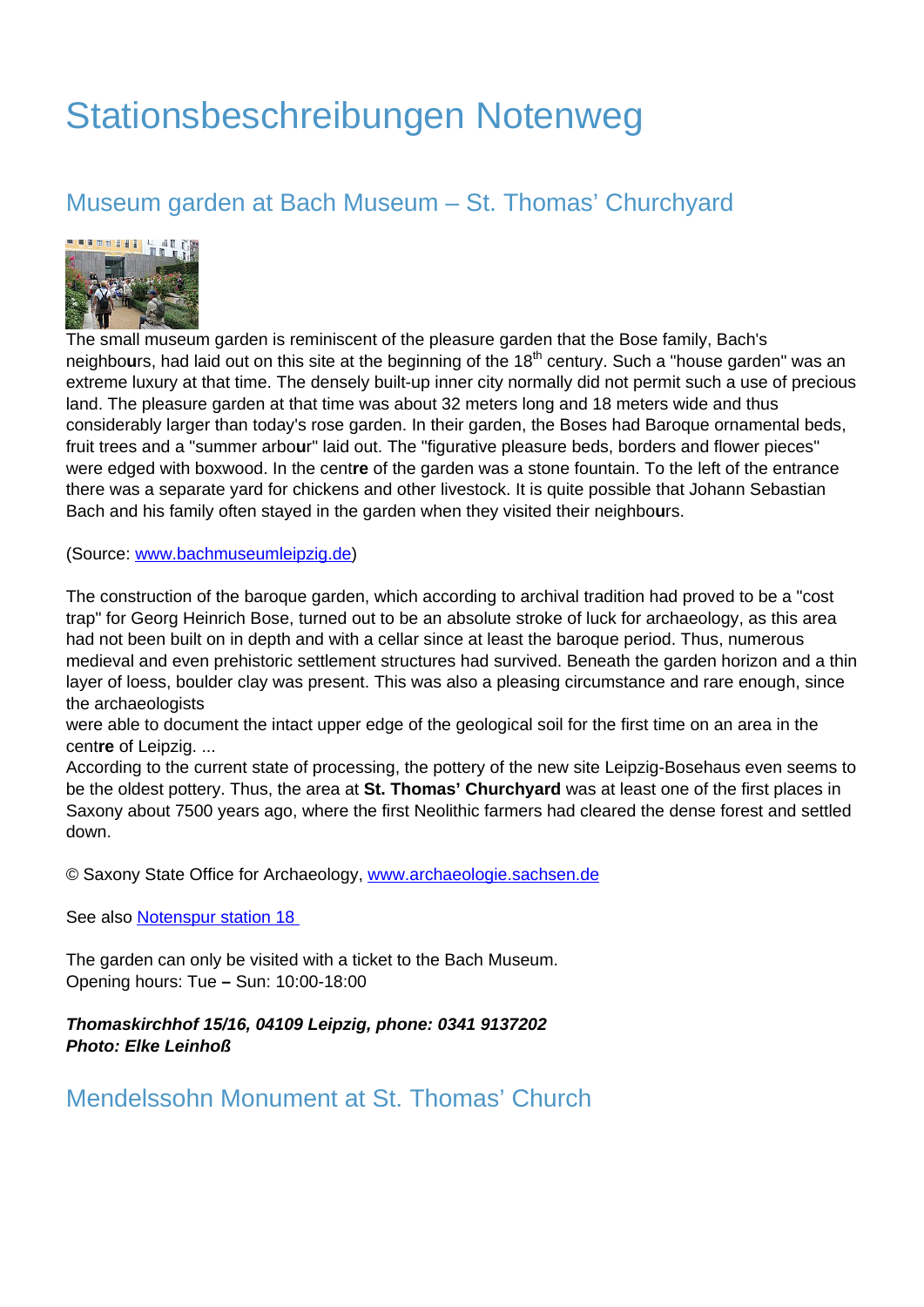

Since October 2008, a replica of the Mendelssohn monument created by W. Stein in 1892 and destroyed during the National Socialist era stands directly in front of the west entrance to St. Thomas' Church. Originally, the monument was located in front of the Second Gewandhaus in the music district (see Notenrad station 3). Mendelssohn lived and worked in Leipzig for many years (see Notenspur station 2), was an admirer of Johann Sebastian **Bach** and had given the impetus for the latter's rediscovery in the 19<sup>th</sup> century.

"Felix Mendelssohn Bartholdy stands as a 2.8-meter-high bronze 'Gründerzeit (Wilhelminian) figure with toga' on a stepped granite pedestal. The upper part of the pedestal was made of red Meissen granite, the two lower steps are made of grey granite. The total height of the monument is 6.8 meters. Mendelssohn holds a music roll in his left hand and a baton in his right, standing in front of a music stand, an indication that he was the first conductor in the modern sense.

At Mendelssohn's feet, the Muse of Music Euterpe sits on the steps, leaning on a lyre. At each side are two angels making music, the left ones singing, the right ones playing the flute and violin. The pedestal bears the name of the tone poet at the front and the inscription 'Noble only proclaim the language of tones' at the back. On the left side of the pedestal an organ in a bronze medallion symbolizes sacred music; on the right side masks, a vase with a dance scene, flutes and a sword represent secular music. The monument's location in the green spaces of Dittrichring has spatial reference to

Thomaskirche, where Mendelssohn gave organ concerts and conducted his own choral compositions, to the old Bach monument he donated, and to two of his Leipzig residences in Reichel's front house and Lurgenstein's garden." (Source: Translation from German Wikipedia)

### **Mendelssohn Monument, Dittrichring, west portal of St. Thomas' Church Photo: Werner Schneider**

### Luther Church /Johannapark



**Luther Church**

The construction of the Luther Church was started on the occasion of the 400th anniversary of Martin Luther's birth. Its ground plan follows a Latin cross. The building is a successful example of a neo-Gothic church building and blends in attractively with the Johannapark, which was designed by master gardener Linné. In the main portal there is a mosaic work depicting the Lamb of God with a little flag of victory and the Book of Life. Above it, the Luther rose appears in the entrance area. In the interior, the pulpit receives special weight, in whose parapet the four evangelists are depicted in wood carving with their symbols bull, lion, angel, eagle.

Together with St. Thomas' Church, the Luther Church belongs to the parish of St. Thomas' Leipzig. It also serves as the spiritual centre of the forum thomanum educational campus. (s. Notenbogen station 8)

Source: www.kirche-leipzig.de/gemeinde/lutherkirche-zentrum-west/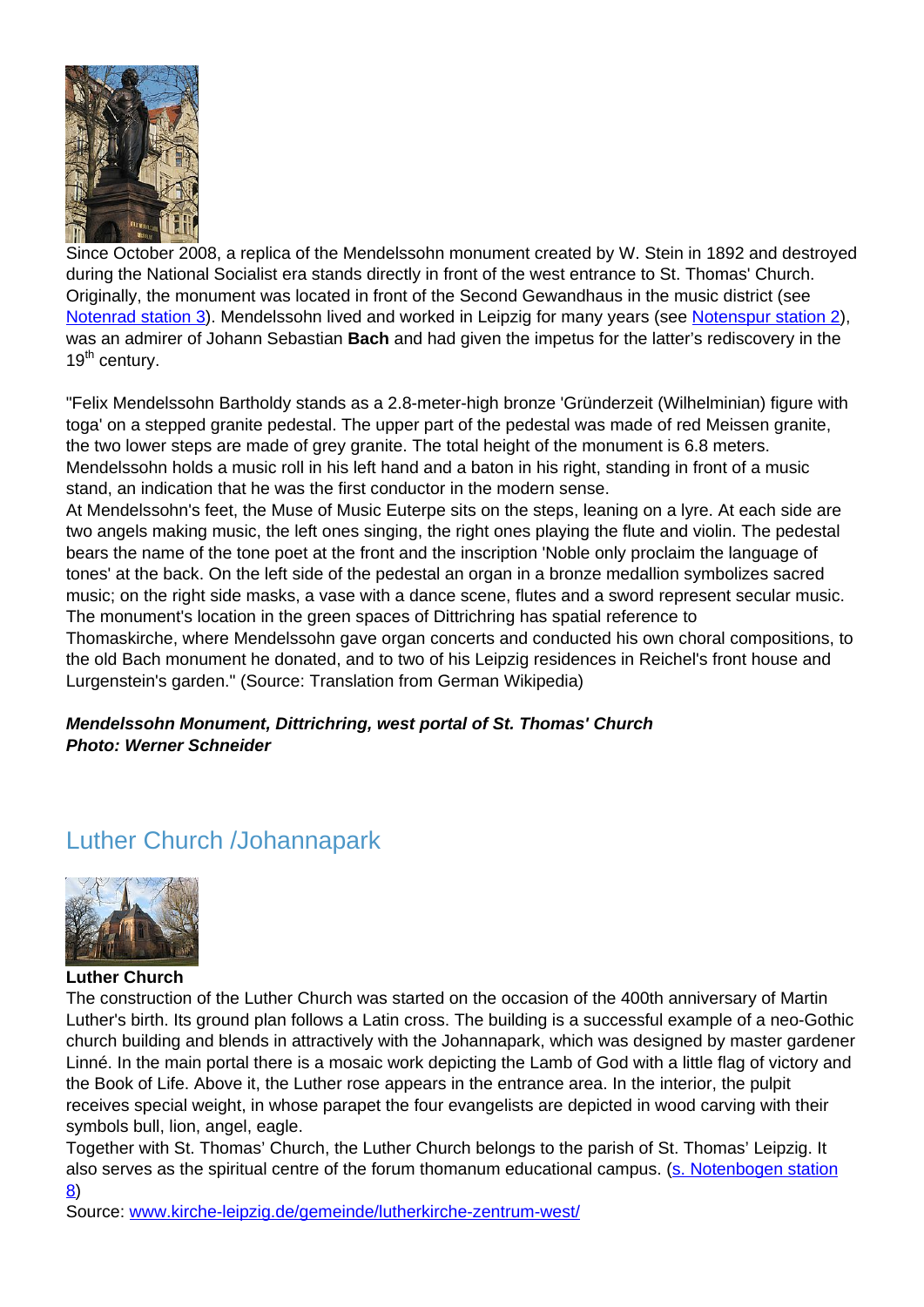#### **Lutherkirche, Ferdinand-Lassalle-Strasse 25, 04109 Leipzig, Germany Photo: Elke Leinhoß**

#### **Johannapark**

This park near the city centre is one of the most important in Leipzig in terms of garden history – and is also associated with a romantic story. The fate of the banker's daughter Johanna Nathalie Seyfferth provided the impetus for the creation of the park in the mid-19th century.

According to tradition, a marriage with her great love, the Dornreichenbach landowner Wilhelm von Minckwitz, was prevented because of the difference in status. Her father married her off to a clerk from his banking house. A short time later Johanna died – of a "broken heart", as it was said. In her memory, her deeply affected father donated the park to the west of his villa. For the planning he was able to engage probably the greatest authority of the time, the Royal Prussian Garden Director Peter Joseph Lenné. In 1858, he designed a landscape park that was located on the outskirts of the city at the time. A central visual axis oriented towards today's town hall tower and framing woody structures are defining features. Water areas, a fine terrain modelling and originally also decorative sections were added. Although the details were changed during implementation by Council gardener Wittenberg, the basic design principles were retained.

Seyfferth designated the grounds for public use and bequeathed them to the city upon his death – on the condition that nothing be changed in the design and that the name Johannapark be retained forever. Before that, he and Wittenberg had successfully campaigned for the preservation of the green connection in a westerly direction to the floodplain forest. At the end of the 1990s, Johannapark was restored according to garden monument preservation criteria and thus in Seyfferth's spirit. Source: www.leipziggruen.de/detail/2014\_johannapark

**The "Bürgersingen" (**Citizens' Singing**)** brings together around 200 people at this location every Wednesday from May to August at 5 p.m. to sing in the green. Our aim is to improve the coexistence of young and old. There is a specially printed song booklet that can be purchased or borrowed. www.buergerfuerleipzig.de/projekte/buergersingen

# Franz Schubert Column / Clara Zetkin Park



The "Prince of Song", Franz Schubert (1797-1828), never came to Leipzig himself – a rare exception among the most prominent composers of the 19th century. He did, however, invest great hope in the city as offering the best publishing houses to which he could entrust his work. Having printed one work shortly before Schubert's death, Breitkopf & Härtel (s. Notenspur station 8) subsequently published a complete edition of his entire output.

A further ten years were to pass until Schubert's music was first heard in the First Gewandhaus (s. Notenspur station 21): Mendelssohn conducted the first performance of the C major symphony "The Great", the manuscript of which had been discovered by Robert Schumann in Schubert's estate.

In 1928, on the occasion of the 100<sup>th</sup> anniversary of Franz Schubert's death, the Leipziger Männerchor (Leipzig Men's Choir) instigated the erection of a memorial to the composer. The City Council endorsed the choice of location in King Albert Park on the Anton-Bruckner-Allee (now Clara Zetkin Park) but declined to contribute financially to the undertaking. The monument was inaugurated in 1929, having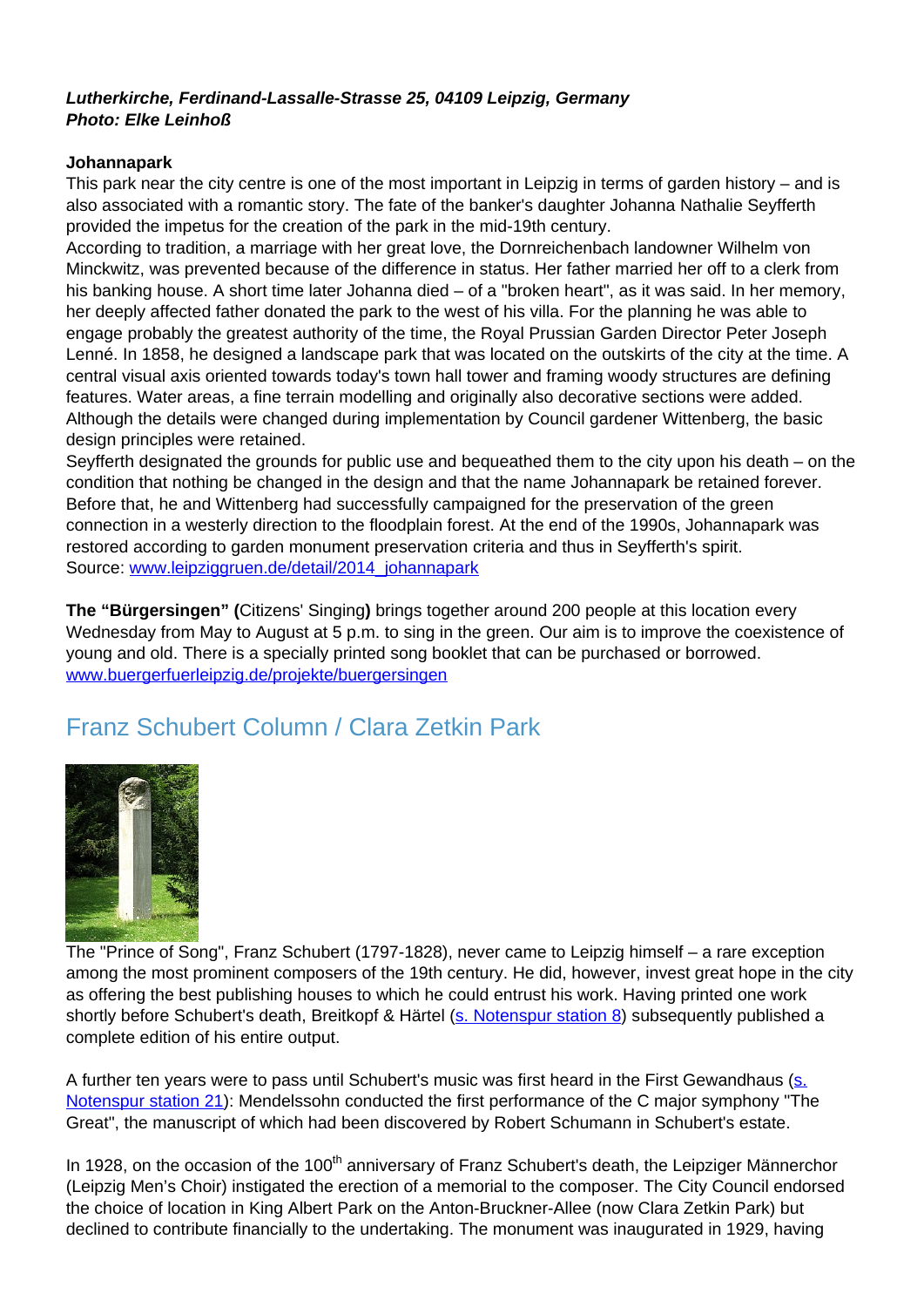been funded by donations from Leipzig citizens. The honorary committee for the memorial included Gewandhauskapellmeister (music director of Gewandhaus) Wilhelm Furtwängler and Thomaskantor (cantor of St. Thomas) Karl Straube.

The 3.8-metre-high monument was designed by a Leipzig resident, the sculptor and painter, Margarete Tschaplowitz-Seifert (1889-1977). The slender column consists of three granite blocks, the cross section of which is an isosceles triangle. Following the example set in Stuttgart, this memorial was only the second to Schubert's memory to be erected in Germany. It is also one of the first monumental constructions in Leipzig to consistently integrate formal elements of modernism.

On the rear, under the engraving of a stylised five-stringed lyre, is the following inscription:

 DEDICATED TO THE GENIUS, FRANZ SCHUBERT ON THE INSTIGATION OF THE LEIPZIG MEN'S CHOIR I. Y. 1929

### **Clara-Zetkin-Park, Franz Schubert-Platz Photo: Werner Schneider**

# Music Pavilion and Richard Strauss Square / Clara Zetkin Park



The first ideas for the construction of a music pavilion in the (then) King Albert Park date back to 1908...The park and the quality of life of Leipzig's citizens were to be enlivened by public concerts. The city leadership at the time was quite taken with the idea. First and foremost, the then lord mayor of the city, Dr. Dittrich, supported this project throughout his life. In his opinion, music in public spaces would be very well received by the citizens.

Under the direction of Otto W. Scharenberg, the city architect, the pavilion was given an 8-cornered ground plan with a length of 10 m, a depth of 6.40 m and a height of 9.70 m. The foundation was formed by a massive concrete base, steel columns were used as pillars. For the roofing, slate was chosen, closed at the bottom in a wooden sheathing. Sketches for the building were published in advance in the Leipziger Tageblatt newspaper in 1912.

The original plans of the structural engineering office included a ceiling painting, but this was abandoned for cost reasons. In 2012, this original idea could be realized after the renovation of the monument on the initiative of the tenant E. Wiedenmann e.K. In cooperation with Prof. Ottersbach of the specialiced course 'Painting II', the tenant initiated an official study project at the renowned Hochschule für Grafik und Buchkunst (HGB, Academy of Fine Arts Leipzig). The execution of the 48 sqm painting took about seven weeks. It shows the painterly and contemporary examination of the history of the cultural site. On September  $14<sup>th</sup>$ , 2012, the finished ceiling painting was officially inaugurated as part of the 100<sup>th</sup> anniversary celebration.

Source and further information: www.musikpavillon-leipzig.de/historisches

**Music Pavilion Clara-Zetkin Park, Anton-Bruckner-Allee 11, 04107 Leipzig, Germany Photo: Elke Leinhoß**

**Richard Strauss Square**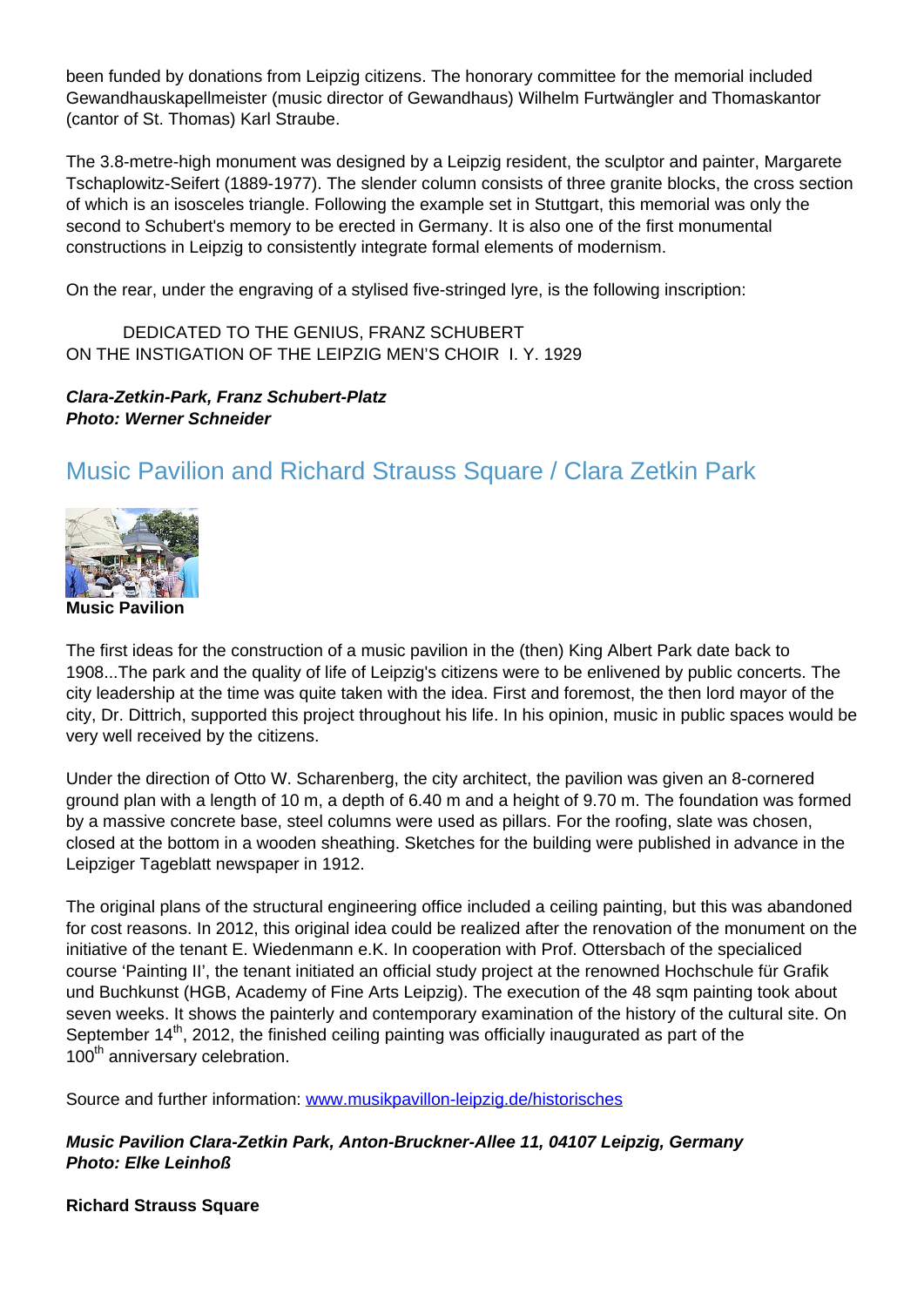Richard Strauss, born in Munich on June 11<sup>th</sup>, 1864, is famous not only as a composer of operas and tone poems, but also as a conductor. He stayed in Leipzig several times between 1887 and 1934 and conducted performances of his own works in the Second Gewandhaus (s. Notenrad station 3), e.g. "Also sprach Zarathustra" (Thus Spoke Zarathustra) in 1907.

The square near the Music Pavilion in Clara Zetkin Park was named after him already during Strauss' lifetime in 1925 – a belated tribute to his  $60<sup>th</sup>$  birthday in 1924 – and the small memorial stone was erected there. In 1926, an entire "Richard Strauss Week" was dedicated to him at the Opera and Gewandhaus.

Six years later, the Gewandhaus Orchestra under its Kapellmeister (music director) Bruno Walter premiered his suite "Schlagobers" (Whipped Cream) at the Gewandhaus. At the end of April 1934, Strauss conducted a Gewandhaus concert "In Pre-Celebration of the Master's 70<sup>th</sup> Birthday." It was his fourth and last appearance at the conductor's podium of the Gewandhaus. He died in Garmisch-Partenkirchen in 1949. Some of Richard Strauss's works were published by Leipzig music publishers, such as Musikverlag C.F. Peters, Friedrich Hofmeister Verlag and Verlag Breitkopf & Härtel (s. Notenspur station 8).

### **Clara Zetkin Park**

The Clara-Zetkin-Park is one of the most popular gardens in Leipzig. The reasons for this, apart from its central location, is probably its varied design with a pond, fountain, small hills, shady wooded areas, ornamental plantings and meadow areas inviting visitors to rest. Two playgrounds and gastronomic facilities, the chess centre, the old park stage and, in winter, toboggan runs allow numerous recreational activities. Despite the name originating from the early years of the GDR, today's park is the result of a longer historical development.

Council gardener Carl Otto Wittenberg created the partly wooded area north of the horse racing track as early as 1876/77 as Volksgarten Scheibenholz. The basic structures of the northern parts of the park, including the Anton-Bruckner-Allee, originate from the Saxon-Thuringian Industrial and Commercial Exhibition held here in 1897. A year later, the then city garden director Wittenberg redesigned the area into King Albert Park. The bandstand and the parterres on both sides of the basin were added in the years before the First World War. With its current name, the park was combined with neighbouring grounds in 1955 to form the "Central Clara Zetkin Cultural Park." This represented a programmatic decision that involved the creation of most of the aforementioned cultural and recreational facilities. Modelled on Moscow's Gorky Park, the complex was intended to serve as a recreational facility for broad segments of the population, including the working class.

Most of the innovations from that period have been preserved. In other respects, however, the park is maintained today with respect to its older design qualities. Last but not least, it has been an important green connection from the area near the city centre to the floodplain forest since Wittenberg's time.

Source: www.leipziggruen.de/detail/2014 clara\_park

**Access Ferdinand-Lassalle-Strasse, Karl-Tauchnitz-Strasse or Klingerweg (conditionally handicapped accessible), tram lines 1 and 2, both stop at Klingerweg**

# Saxony Bridge / Clara Zetkin Park



Sachsenbrücke in Clara-Zetkin-Park has long since developed into a hip meeting place. Especially in the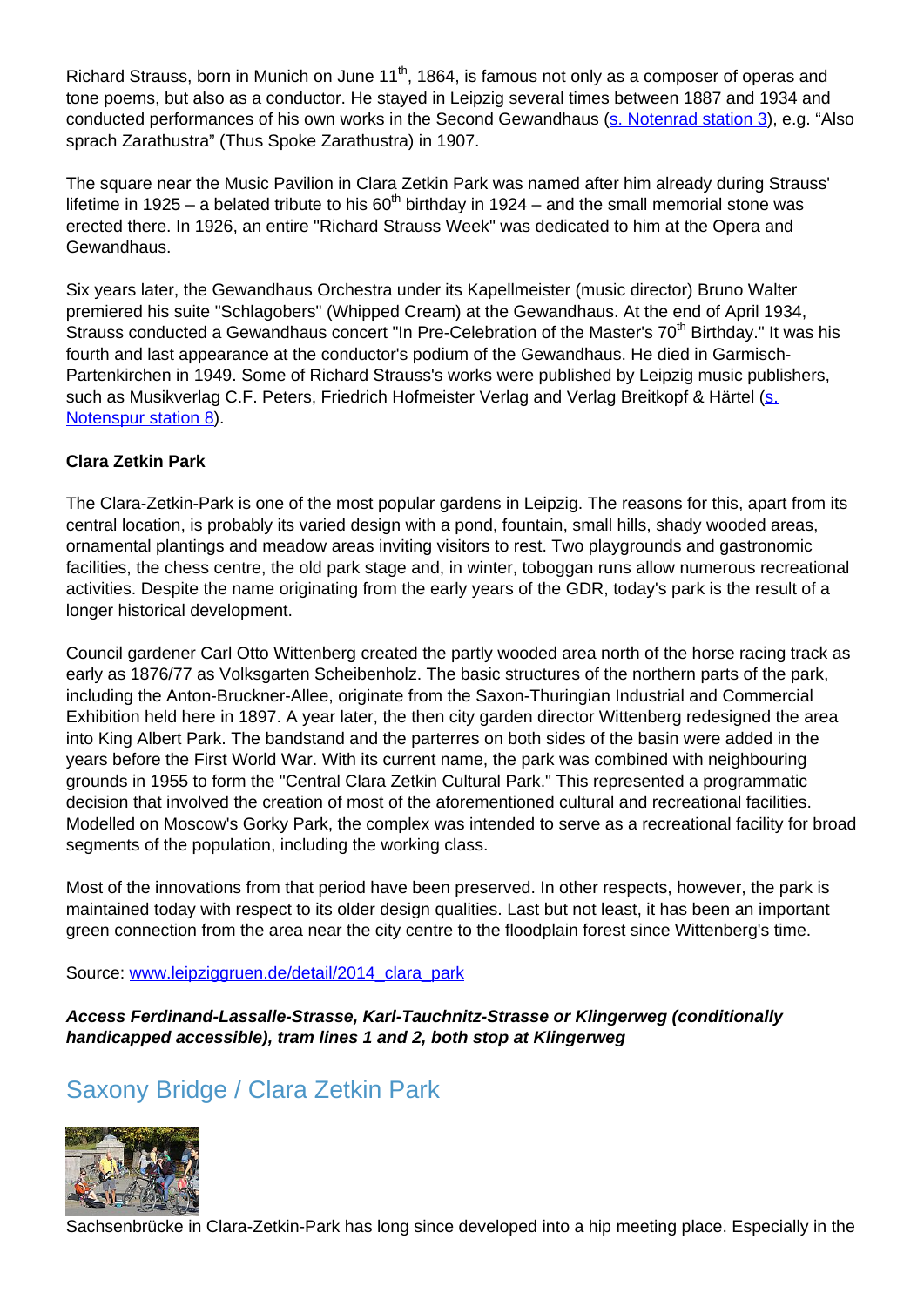evenings, young and young-at-heart of all ages meet here to make music, dance and watch. Street artists provide entertainment, at every corner you can listen to a different style of music, more or less great artists give their musical best. It's a uniquely relaxed atmosphere – people chat, drink and show off while skaters, joggers and cyclists do their laps and the water in the Elsterflutbett (flood trough) ripples quietly under the strokes of paddlers.

"The bridge railings seem to be welded from bicycle rods, so closely one two-wheeler follows the next here. Colourfully dressed people sit on the curbs. Everyone knows everyone, at least on Facebook..." (Source: www.leipzig-leben.de/sachsenbruecke-leipzig )

**Clara Zetkin Park** s. Notenweg station 04

#### **Foto: Elke Leinhoß**

### Gerhard's Pavilion (Sun temple) / Clara Zetkin Park



Gerhard's Pavilion (Sun Temple) was built in the second half of the 18<sup>th</sup> century in the classicist style and originally stood in Gerhard's Garden in the area of today's Lessingstrasse. In 1908, the garden had to make way for a new development and the pavilion came to its current location near the Klinger Bridge.

In 2012, the pavilion, owned by the city of Leipzig, was completely renovated.

**Clara Zetkin Park** s. Notenweg station 04

#### **Photo: Elke Leinhoß**

### Palm Garden



In 1893, the Jubilee Horticultural Exhibition was held here on the occasion of the  $50<sup>th</sup>$  anniversary of the Leipzig Gardeners' Association. The grounds were designed according to plans by the Leipzig landscape gardener Otto Moßdorf.

A few years after the exhibition, a competition was held for the creation of a palm garden based on the model of Frankfurt am Main. The first place in the competition was won by the garden technician Eduard May from Frankfurt am Main. Otto Moßdorf was awarded second prize for his design and was commissioned to implement the winning design. Thus, the Palmengarten, which opened in 1899, did bear Otto Moßdorf's signature in some areas.

The centrepiece of the Palmengarten was the Gesellschaftshaus (club house) with an adjoining Palmenhaus (palm house) designed by the architects Schmidt and Johlige. The cast-iron pavilion, which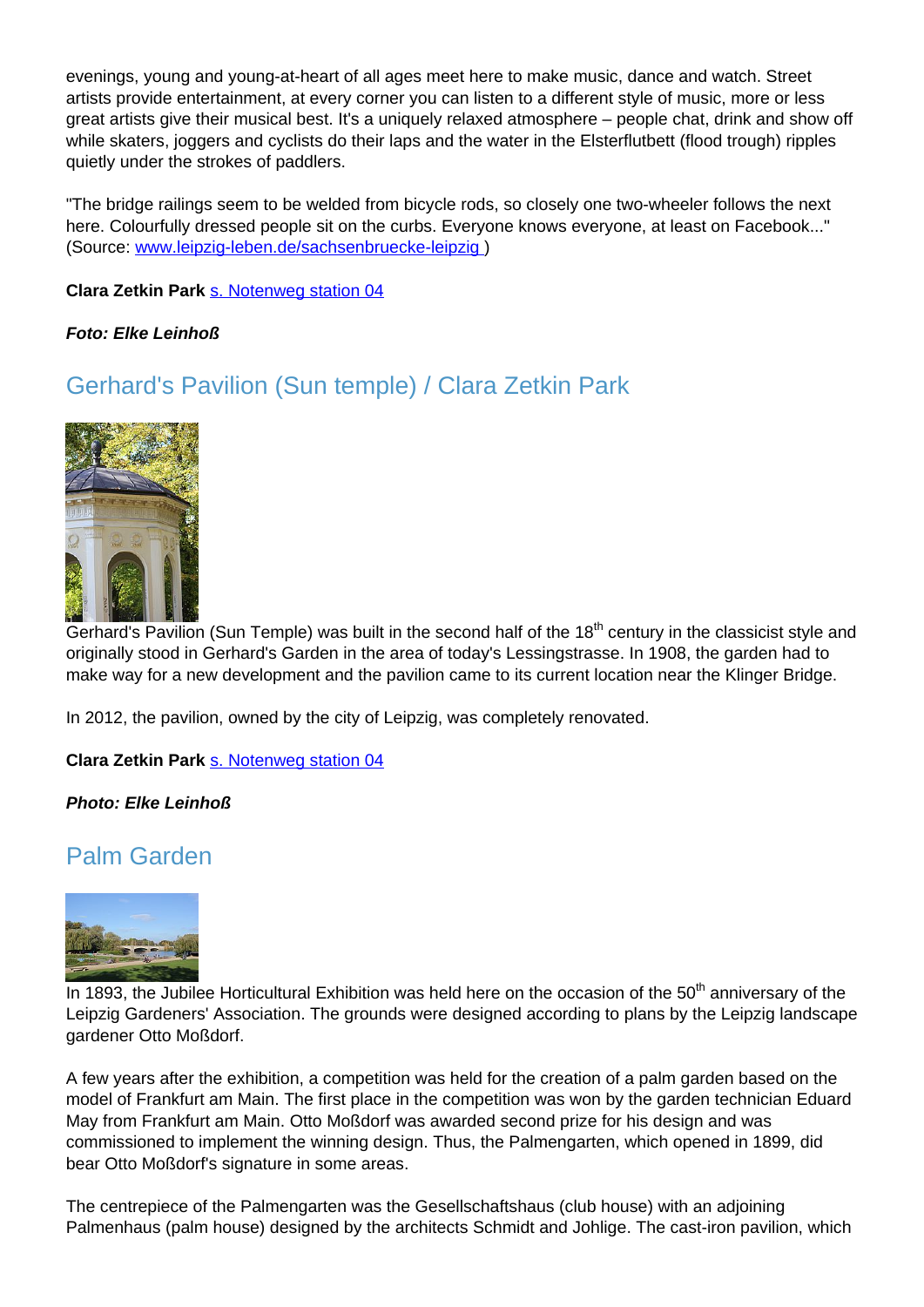still stands on the banks of the pond, was erected in König-Albert-Park on the occasion of the Saxon-Thuringian Industrial and Commercial Exhibition of 1897 and moved to the Palmengarten after the exhibition ended.

In preparation for the Gutenberg Reichsausstellung (Reich Exhibition), which was to be held on the site, the buildings of the Palmengarten were demolished in 1938/39.

The former Palmengarten is home to a large number of dendrologically valuable and special woody plants. These originate to a large extent from the Botanical Garden's tree nursery located in Liebertwolkwitz, which was dissolved in 1960.

Source: www.leipzig.de/freizeit-kultur-und-tourismus/parks-waelder-und-friedhoefe/

**Access: tram: 3, 7, 8, 15, bus: 74, 130 (Angerbrücke) Photo: Elke Leinhoß**

### Richard Wagner Grove



The saga of a prospective memorial site to Richard Wagner (1813-1883) is as erratic as was the artist's own relationship to his hometown (s. Notenspur station 9 and Notenbogen station 1).

The Leipzig-born composer did not grow up in the most straightforward of family situations, but was, however, always fully aware of his own extraordinary gifts, seeking admiration and the attainment of artistic predominance his whole life. This led to numerous conflicts, even during his adolescence at the Nikolaischule (St. Nikolai's School) and the Thomasschule (St. Thomas's School) (s. Notenspur station 11). Later on, he was to cause friction between himself and the circle devoted to the barely older Mendelssohn and Schumann.

Wagner was only able to realise his exceptional musical potential and bring his radical ideas for the "comprehensive artwork" opera to fruition ("The Artwork of the Future", 1849) beyond Leipzig's boundaries. Not until 1878 – five years before his death – by virtue of the first performance of the Ring des Nibelungen (The Ring of the Nibelung) outside Bayreuth, did Wagner achieve the recognition in the city of his birth for which he yearned.

Immediately following his death in 1883, a committee was formed to organise the construction of a memorial to Wagner in Leipzig. Years of assessment of designs by various artists followed, until eventually, in 1904, the Leipzig sculptor and painter Max Klinger (1857-1920) was awarded the commission. Klinger was, of course, predestined for this task, having earned recognition for works on musical subjects on several previous occasions, for instance for his "Brahmsphantasie" cycle in 1894 and, especially, for his famous sculpture of Beethoven in 1902 (both on view in the Museum of Fine Arts, s. Notenspur station 14). He had also recently completed a bust of Wagner for the "Leipzig Music Room" at the 1904 World Exhibition in St. Louis. However, the protracted search for a convincing, suitably imposing artistic solution to the assignment, the outbreak of the First World War and insufficient funds led to the postponement of the project's execution. Max Klinger's death in 1920 finally put paid to efforts to bring the scheme to a conclusion.

The only element of Klinger's conception to be partially realised was the marble pedestal ((2m x 2m x 2.9m) (6.5ft x 6.5ft x 9.5ft)) decorated with characters from Wagner's operas; this was to form the base for a 5.3m (17.4ft) high statue of the composer. The pedestal has been situated in the so-called Klingerhain (Klinger Grove) on the banks of the Elster flood basin since 1924, but will be transferred to its originally planned site at the Promenadenring, where the foundation stone for the Wagner memorial was laid in 1913, the 100<sup>th</sup> anniversary of the composer's birth.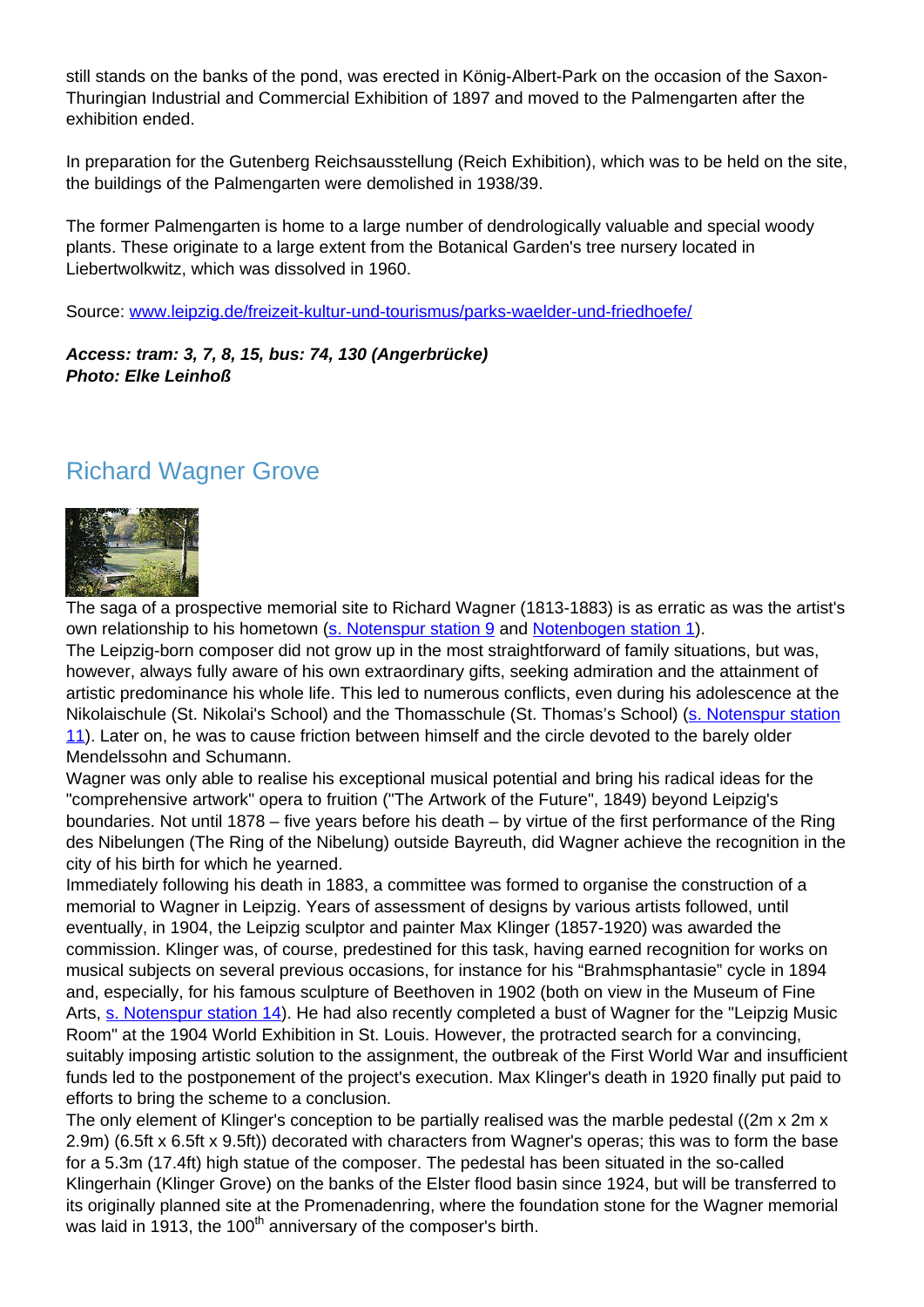Endeavours to create a Wagner memorial site in Leipzig started afresh towards the end of the 1920s. A spot close to the Klingerhain on the Elster was deemed appropriate and thereafter became known as the Richard-Wagner-Hain. In 1932, the Mayor of Leipzig, Carl Goerdeler, initiated a competition for the design of a Wagner memorial which was won by Emil Hipp (1893-1965). In accordance with the inclination of the time, Hipp planned to construct a monument with an enormous 10m x 3m (32.8ft x 9.8ft) frieze as its centrepiece.

Since Wagner's artistic tendencies and antisemitism were not without affinity to the National Socialist ideology, the Nazi regime readily adopted the idea of a monument in the city of the composer's birth. Adolf Hitler himself laid the foundation stone for the Richard-Wagner-Nationaldenkmal (Richard Wagner National Memorial) in the Wagner-Hain (Wagner Grove) in 1934. This was reason enough for the Leipzig City Council's decision at the end of 1945 not to erect the remainder of the monument, for which it had long since paid. Hipp's work was later sold off in blocks to several different collectors.

The 200<sup>th</sup> anniversary of Richard Wagner was marked with a new and this time a successful attempt to raise a Wagner-Monument in Leipzig. The new monument by Stephan Balkenhol was inaugurated at the Promenadenring on the 22nd of May 2013 (s. Notenbogen station 17).

### **Richard-Wagner-Hain, between Elsterwehr and Jahnallee, East bank, 04109 Leipzig Photo: Elke Leinhoß**

# Dr. Schreber Allotment Association (Museum at site)



What has Mr. Schreber got to do with the allotment garden? In Germany these gardens are often called "Schrebergarten". Leipzig is indeed the origin of the allotment garden movement. Dr. Moritz Schreber, however, had quite different intentions than to grow potatoes in a colony with other hobby gardeners:

### Schreber associations did not want to be garden clubs

The chairman of the "Verband Leipziger Schrebervereine", founded in 1891, pointed this out in a letter to the Leipzig council in 1914. He wrote to the "highly honoured city council" that the signature under the street sign of the Schreberstraße "Dr. Moritz Schreber, the founder of the Schrebergärten" does not correspond to the truth. He literally wrote: "Now neither Dr. Schreber nor Dr. Hauschild founded gardens, but Dr. Schreber is the 'spiritual father' of the Schreber parents' associations, not of the garden associations, and Dr. Hauschild founded the first Schreber association, a 'teachers' and parents' association' as he himself said, thus also no garden association".

Source: Association archive of the KGV Dr. Schreber, Leipzig

The "Schreberverein der Westvorstadt zu Leipzig" was founded on April 29<sup>th</sup>, 1864. From the very beginning of the association's activities, there was already a committee for the "Boys' Drum and Piper Corps" – so music in the green always played a role.

At a historical location, in the club house of the listed garden complex "Dr. Schreber", the almost 200-year history of the German allotment garden movement is traced in an exhibition.

The house was built in 1896, destroved in the 2<sup>nd</sup> World War and restored in 1992 in the historical style.

### **German Allotment Garden Museum, Aachener Str. 7, 04109 Leipzig** www.kleingarten-museum.de

Opening hours: Tue – Thu 10:00 – 16:00 Summer opening hours: June to August additionally Sat & Sun 10:00 – 16:00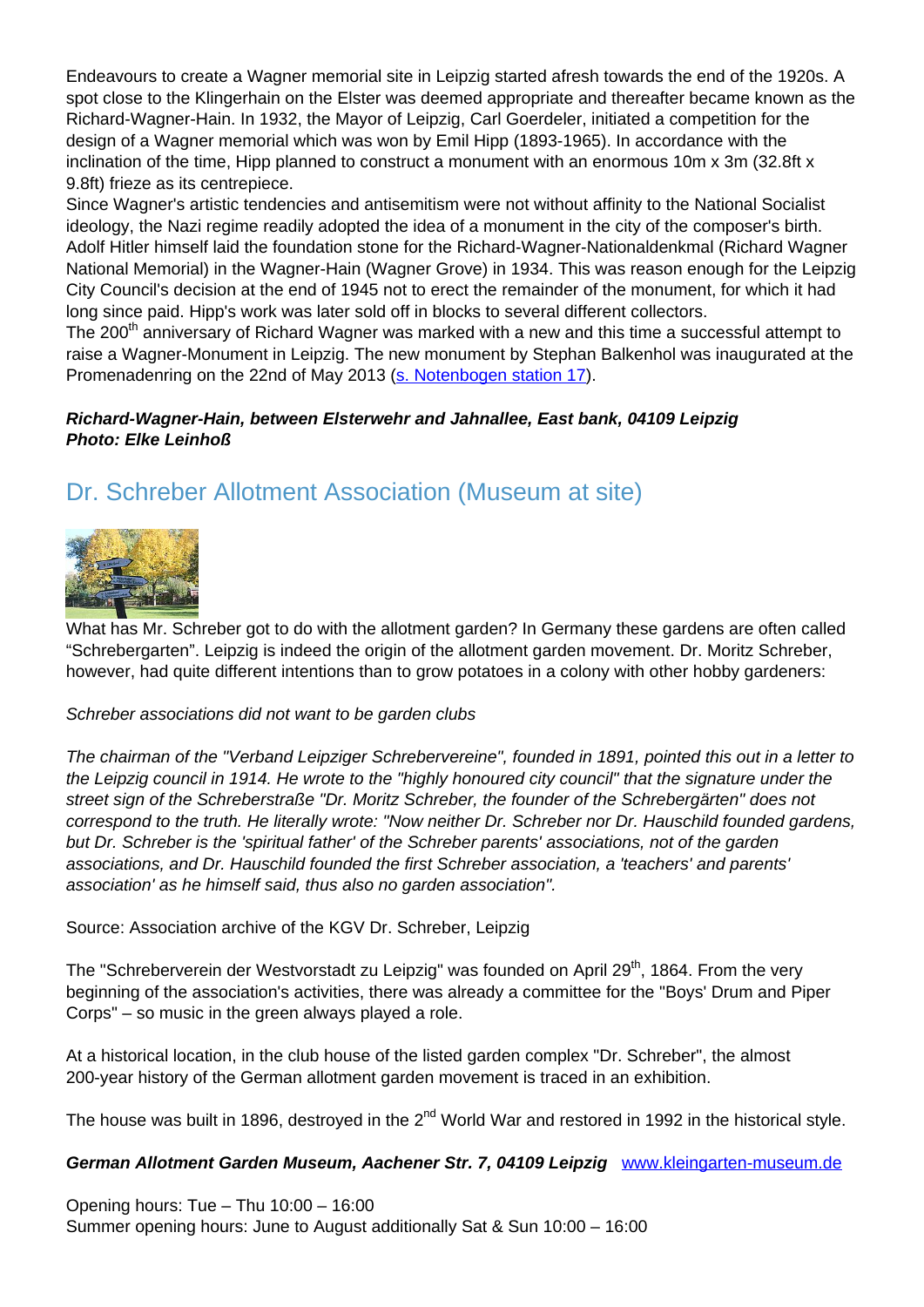### **Photo: Elke Leinhoß**

# Livia Square – Waldstrasse District



With Liviastrasse in the Waldstrassenviertel district, the city of Leipzig honoured the gifted singer Livia Frege in 1889. She was called the queen of Leipzig's romantic song. The special charm of her voice enchanted contemporaries.

Livia Virginia Gerhardt was born in Gera on June  $13<sup>th</sup>$ , 1818. She was trained as a soprano by the singing teacher Christian August Pohlenz, who was Gewandhauskapellmeister (music director of Gewandhaus) from 1827 to 1835 and thus predecessor of Felix Mendelssohn Bartholdy. She was his most important pupil.

At the age of 15, she performed for the first time in a Gewandhaus concert together with Clara Wieck (later Schumann). Robert Schumann wrote about it in the magazine "Komet": "... I must not pass over the debut of the singer Livia Gerhardt in Clara's first concert. In addition to the beautiful natural performance... a warm interest in the chosen art was visible, passing over to the listener."

After a brief stint at the Leipzig Stadttheater (City Theatre), she was engaged by the Royal Opera in Berlin in 1835.

She gave up her stage activities at the age of 18. She married Dr. Richard Woldemar Frege, a lawyer and owner of a knight's estate, on June  $29<sup>th</sup>$ , 1836, and returned to Leipzig.

Richard Woldemar Frege belonged to the faculty of the University of Leipzig, from 1847 as an associate professor.

He came from one of the richest merchant and banker families in Leipzig. The family owned what is now known as the Fregehaus in Katharinenstrasse and the Abtnaundorf manor. Woldemar Fege also bought the area of the former Grosse Funkenburg and influenced the development of the site, which became the core area of today's Waldstrassenviertel.

In 1886, the Frege family received the hereditary title of nobility from King Albert on the occasion of their golden wedding anniversary.

Woldemar and Livia Frege lived on Bahnhofstrasse (today Georgiring).

Even as a married woman, Livia Frege occasionally performed in concerts, for example in 1843 at the premiere of Robert Schumann's "Das Paradies und die Peri", in 1848 in an extra concert for the needy in the Saxon factory districts, and in 1851 in a benefit concert she organized for the surviving dependents of Albert Lortzing, who had died heavily in debt.

In addition to Liviastrasse, Fregestrasse, Fregesteg (footbridge) and Christianstrasse in the Waldstrassenviertel still commemorate the Frege family.

Source: research.uni-leipzig.de/agintern/frauen/frege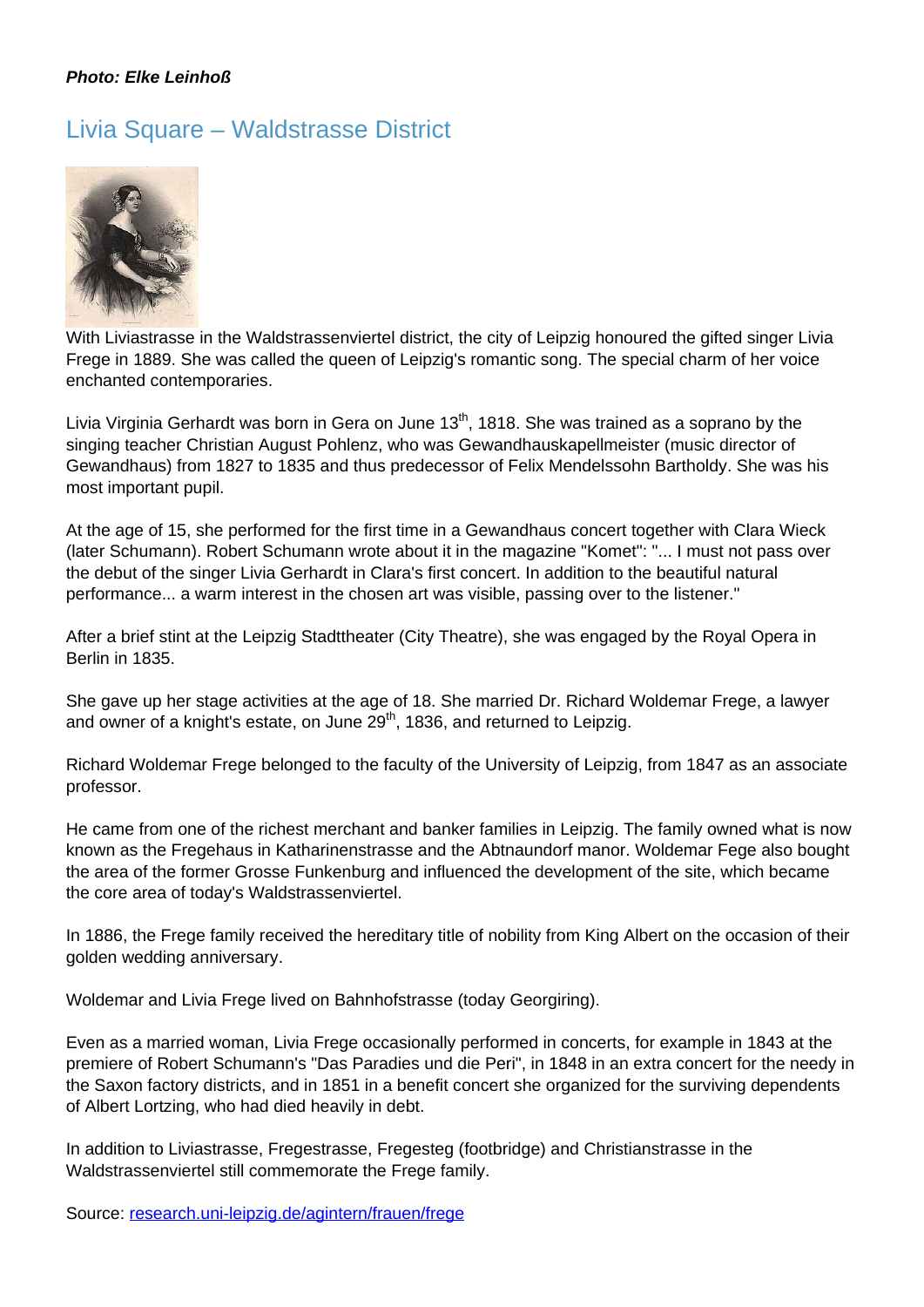# Zöllner Memorial



Carl Friedrich Zöllner was born the third of five children to the school director, Johann Andreas Zöllner, May 17<sup>th</sup>, 1800 near Sangerhausen. He enrolled at the Thomasschule (St. Thomas' School) in 1814 in order to cultivate his musical talent. He read theology from 1819 until 1822, not seeing his studies through to their conclusion, however, due to the duties as vocal teacher at the Ratsfreischule (the first municipal school in Leipzig) he had already undertaken in 1820.

In 1822, Zöllner established a private music institute, primarily devoted to choral singing. 1833 saw the founding of Leipzig's first male choral society by Zöllner, an innovation which led to the subsequent emergence of numerous similar choirs. In a gala to celebrate the 100<sup>th</sup> anniversary of Schiller's birth, Zöllner conducted the combined forces of twenty choral societies. After Zöllner's death, these societies united to form the so-called Zöllnerbund (Zöllner Federation), which existed until 1945.

In addition to composing numerous works specifically for male-voice choir, Carl Friedrich Zöllner published several anthologies of choral music. Two of his most well-loved choral works –

"Wanderschaft" (Wandering / Das Wandern ist des Müllers Lust) and "Im Krug zum grünen Kranze" (At the inn of the green crest) – are popular still to this day, sung regularly in establishments from nurseries to old people's homes.

Zöllner passed away in Leipzig in 1860. His reputation as the most influential figure in the evolution of male-voice choral life in central Germany lives on undiminished.

**Wanderschaft** – Text von Wilhelm Müller (1. Strophe)

Das Wandern ist des Müllers Lust, das Wandern. Das muss ein schlechter Müller sein, dem niemals fiel das Wandern ein, das Wandern.

**Wandering** – Lyrics by Wilhelm Müller (1<sup>st</sup> verse)

To wander is the miller's delight; to wander! A poor miller he must be who never thought of wandering, of wandering.

(Translation © Richard Wigmore, author of Schubert: The Complete Song Texts, published by Schirmer Books, provided courtesy of Oxford Lieder (www.oxfordlieder.co.uk))

**Rosental, Zöllnerweg, west of the fore lake at Rosental park, 04105 Leipzig Photograph: Werner Schneider**

Hacienda (Swiss House) / Rosental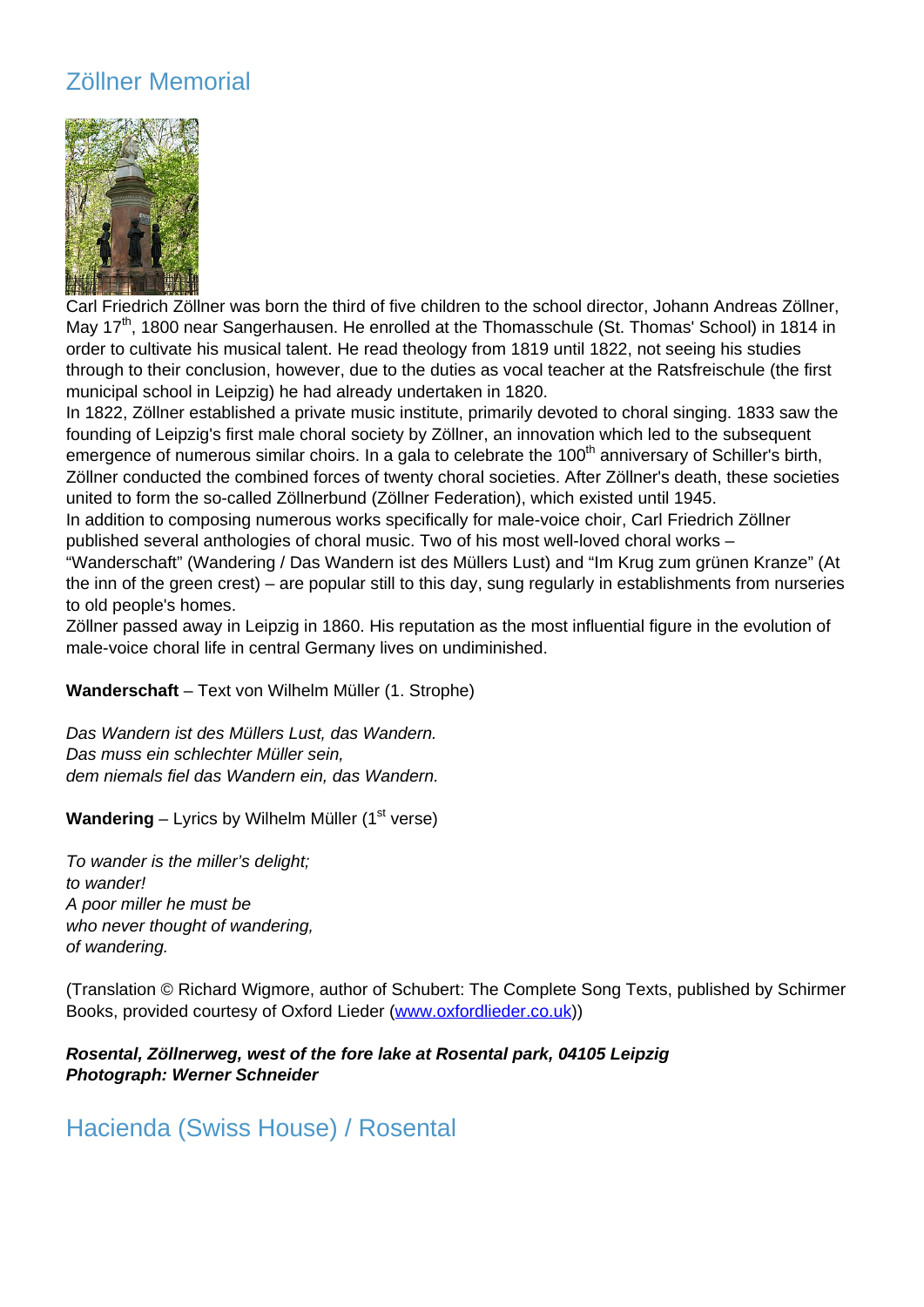

The Rosental is one of the most popular historical parks in Leipzig. Augustus the Strong, who ruled Saxony from 1694, wanted to have a pleasure palace built on this site, but this was trickily prevented by Leipzig's city fathers. From the Great Meadow, six sightlines can still be seen today, which were created for the palace.

With the careful transformation of the Baroque grounds into a landscape park in the English style according to a design by the later council gardener Rudolph Siebeck, it was possible to preserve parts of the Rose Valley as an original floodplain forest with a great variety of animal and plant species. ...

In 1777, the owner of the Gohliser Schlösschen (Gohlis castle), Hofrat Böhme, initiated the construction of a walkway from the Rosentalgasse (alley) through the Rosentaltor (gate), past the later cafés to the Gohliser Schlösschen. In the spring of 1782, the council authorized the coffee shop owner Exter to set up a small confectionery shop at the beginning of this path, which was also called "Eisbude" (ice cream shack) or jokingly "Kalte Madame" (cold madam). In 1824, another confectionery was established not far from the first one, the "Schweizerhäuschen" (Little Swiss House). Built by Georg Kintschy, a native of Davos, it stands today within the zoological garden across from the tiger enclosure. The cake garden of the Swiss confectioner soon developed into a cultural centre: poets, painters, musicians and publishers such as Karl Herloßsohn, Ludwig Bechstein, Heinrich Marschner, Heinrich Laube, Albert Lortzing, Friedrich Nietzsche and others often frequented the place.

"Kintschy's garden inn is indisputably the friendliest place in Leipzig and is therefore seldom empty of visitors. Three times a week there is a mediocre concert. A good concert must be paid extra. Hence the extra concerts. With these extra concerts, Kintschy almost always comes into sad conflict with God, who usually arrives with thunder, lightning and rain as soon as the first such concert is announced in the daily newspaper. It is always ten against one to bet, every concert day announced by Kintschy in the daily paper is a rainy day and we do not advise anyone to schedule a country party on this day". So warned the Leipzig city chronicler Stolle in an article more than 150 years ago. If one believes the traditions, Kintschy, when it once again started to rain out of the blue shortly before the beginning of the concert, looked up to the sky with a reproachful and angry look and with the exclamation: 'There, eat it!' threw a cake upwards.

Source: Rosental - Stadt Leipzig

# The Richard Wagner Monument and pedestal by Klinger



The new monument is located at the Leipziger Promenadenring, close to Richard Wagner's former birth place at the Brühl (s. Notenrad station 16). The composer's 200th anniversary on May 22<sup>nd</sup>, 2013 was marked with the inauguration of Stephan Balkenhol's work of art, a Wagner statue crowning the historic pedestal by Leipzig's sculptor Max Klinger.

The entire ensemble of the staircase, the pedestal and the monument is the evidence of the decades of